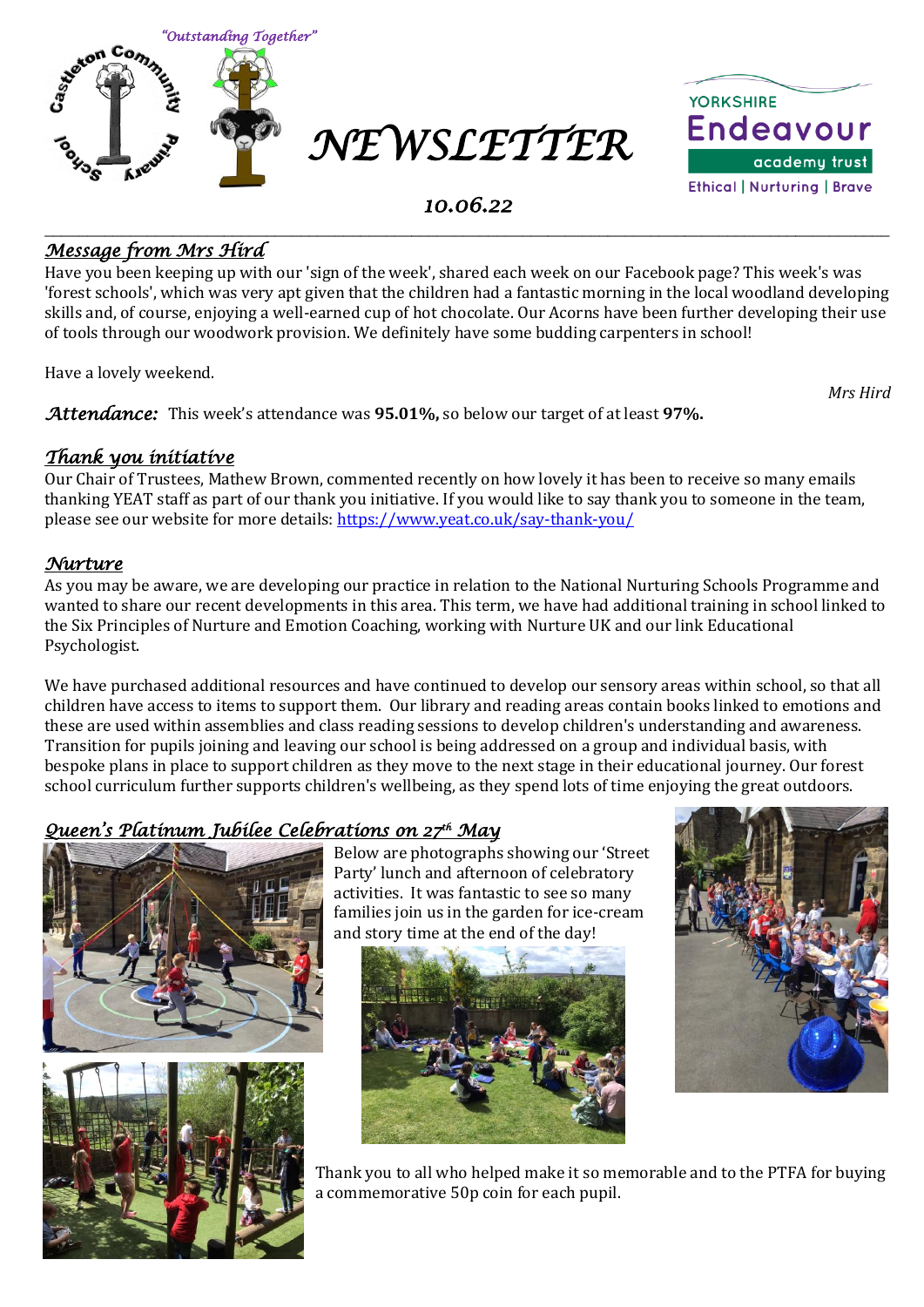## *News from the Classes*

Lots of concentration by the *Acorns* at the woodwork bench!









**Acorn stars of the week** are:- **Finley** for working so hard to manage his own needs. We are so proud of you! **Ernest** for always giving 100% to his learning and fantastic phonics this week!



*Oak* class have had a busy week writing persuasive letters to various influential recipients, voicing their concerns about a range of issues ranging from fuel prices to plastic in the ocean, to Middlesbrough FC shirt prices. We will post these letters next week and are hopeful about receiving some replies before the end of the summer term. The children are enjoying learning about Ancient Rome and the might of the Roman army. They started designs for their own shield, which we will finish and use over the coming weeks. Year 6 and Mr Wadley have been working tirelessly to submit their portfolio for the Whitby Rotary Club DT competition. Their camouflaged glider took its maiden flight on the front playground on Thursday. It looks very professional and I think they might be in with a chance of victory at the competition next Thursday!

**Oak Star of the Week** is **Kobie**. He can always be relied upon to uphold our school values of being kind, safe and ready to learn. Well done, Kobie!



### *Important information for next Wednesday*

**Oak Countryside Day Trip.** A message was sent out on MCAS yesterday asking if children can bring packed lunches from home for the trip to Harrogate next Wednesday please (no fizzy drinks allowed). Also, children need to be at school to **leave at 8am and expected time of return is 4.15 to 4.30pm.** 

Please return outstanding permission slips on Monday – further letters have been handed out today.

**Acorn Class.** As Mrs Barber is accompanying Mr Sellers on the above trip, the 'usual' outdoor learning will not be taking place. However, Mrs Woolf is teaching the class, including Science, which could well involve investigating plants in the garden. Therefore, please can Acorn pupils come to school dressed in uniform but bring some old clothes and footwear in a bag that they can change into, if necessary. Thank you.

#### *Events*

Please support the **PTFA Beetle Drive** on Monday, 20th June.

Enclosed are details of **Play and Stay sessions** at Danby Village Hall on Monday mornings and also **Guisborough Rugby Club** children taster sessions (for whom a number of our pupils play).



### *Advance Notice of Whole School/Group Photographs*

The photographer is coming during the afternoon of **Monday, 20th June** to take whole school/group photographs. Please make sure children are all smartly dressed in their school uniform on this day!